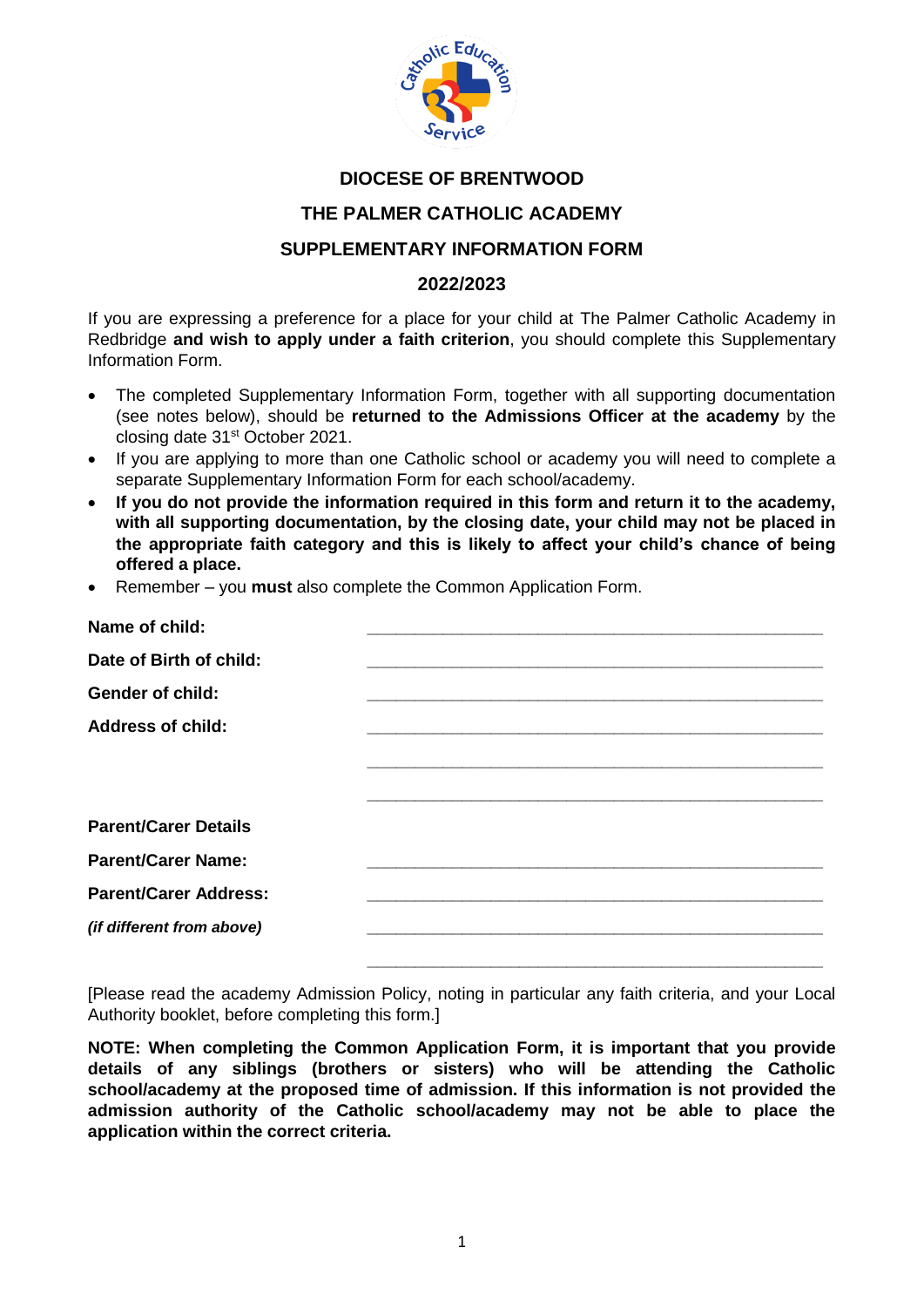

# **Section A**

**Religious Status of child (please indicate by placing a tick in the appropriate box – please note that a tick should be indicated in only a single box)**

|                | Criteria                                  | <b>Tick Box</b> | <b>Evidence required</b>                                                       |  |
|----------------|-------------------------------------------|-----------------|--------------------------------------------------------------------------------|--|
|                | Catholic <sup>1</sup>                     | $\Box$          | <b>Copy of Baptism Certificate</b>                                             |  |
| 2 <sub>1</sub> | Member of other Christian<br>denomination | $\Box$          | Complete Section B below and copy of<br><b>Baptism/Christening Certificate</b> |  |
| 3.             | Member of other faith                     | $\Box$          | <b>Complete Section B below</b>                                                |  |
|                | Non-faith                                 | $\Box$          | No evidence required                                                           |  |

[The data on this from will only be used within the school/academy admissions system, and will not be divulged to any third party outside the school/academy admissions system in accordance with current Data Protection legislation.]

**I confirm that I have read the Admissions Policy of the academy and that the information I have provided is correct. I understand that I must notify the academy immediately if there is any change to these details and that, should any information I have given prove to be inaccurate, the governing body may withdraw any offer of a place even if the child has already started at the academy.**

Signed………………………………………….…….. Date……………………………………

**.** 

<sup>1</sup> See note 1.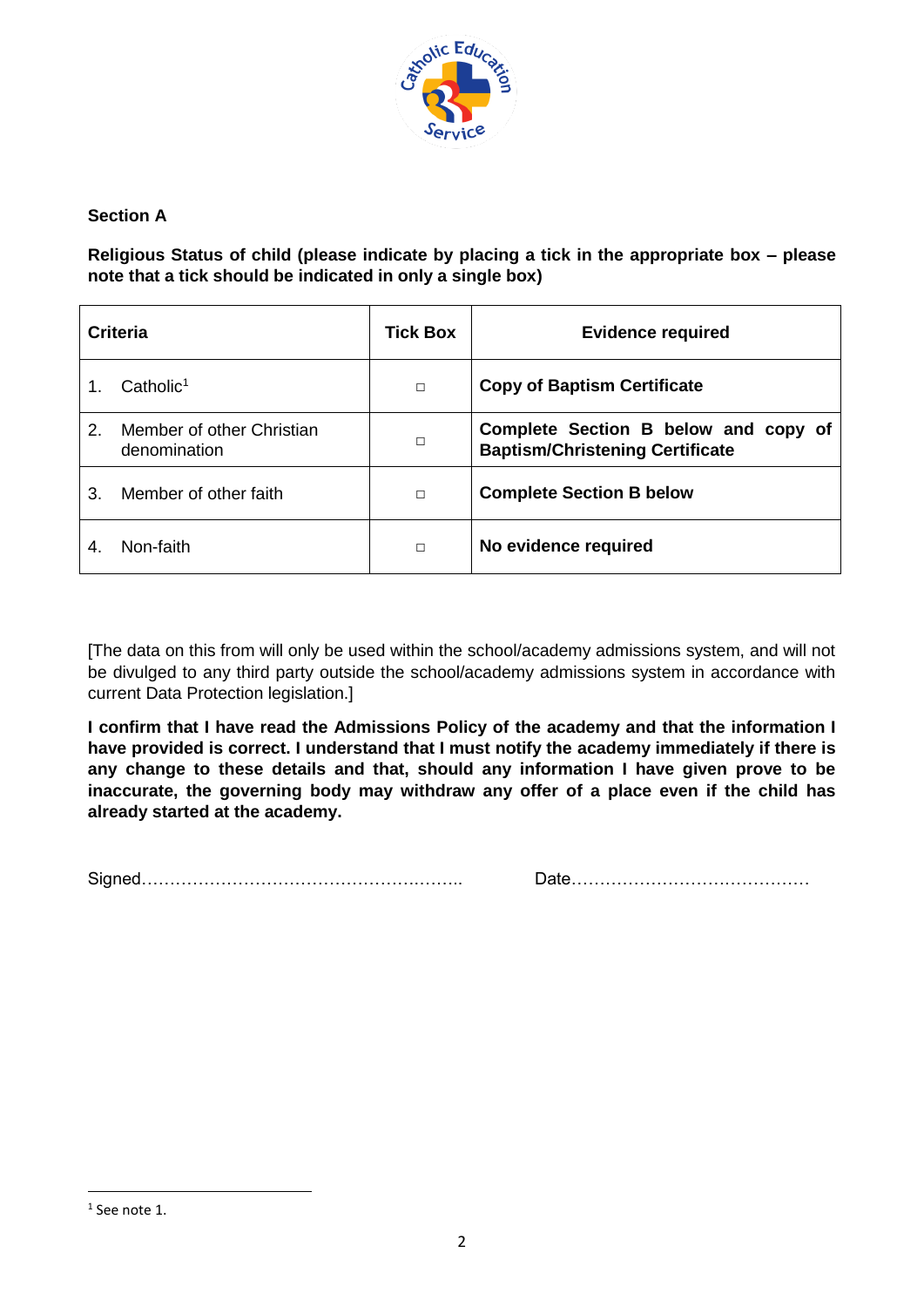

# **Section B**

| <b>Details of Religious Leader</b> |  |           |  |  |  |  |
|------------------------------------|--|-----------|--|--|--|--|
| Name of Religious Leader           |  |           |  |  |  |  |
| Address:                           |  |           |  |  |  |  |
|                                    |  | Postcode: |  |  |  |  |
| Telephone:                         |  |           |  |  |  |  |

| Declaration by the Religious Leader                              |  |  |
|------------------------------------------------------------------|--|--|
| I declare that the above names family: (please tick correct box) |  |  |
| Is known to me                                                   |  |  |
| support this family's application                                |  |  |

| <b>Religious Leaders' Signature:</b> |  | Date: |  |  |  |  |  |  |
|--------------------------------------|--|-------|--|--|--|--|--|--|
|                                      |  |       |  |  |  |  |  |  |
| <b>Official Stamp</b>                |  |       |  |  |  |  |  |  |
|                                      |  |       |  |  |  |  |  |  |

[The data on this from will only be used within the school/academy admissions system, and will not be divulged to any third party outside the school/academy admissions system in accordance with current Data Protection legislation.]

**I confirm that I have read the Admissions Policy of the academy and that the information I have provided is correct. I understand that I must notify the academy immediately if there is any change to these details and that, should any information I have given prove to be inaccurate, the governing body may withdraw any offer of a place even if the child has already started at the academy.**

Signed………………………………………….…….. Date……………………………………